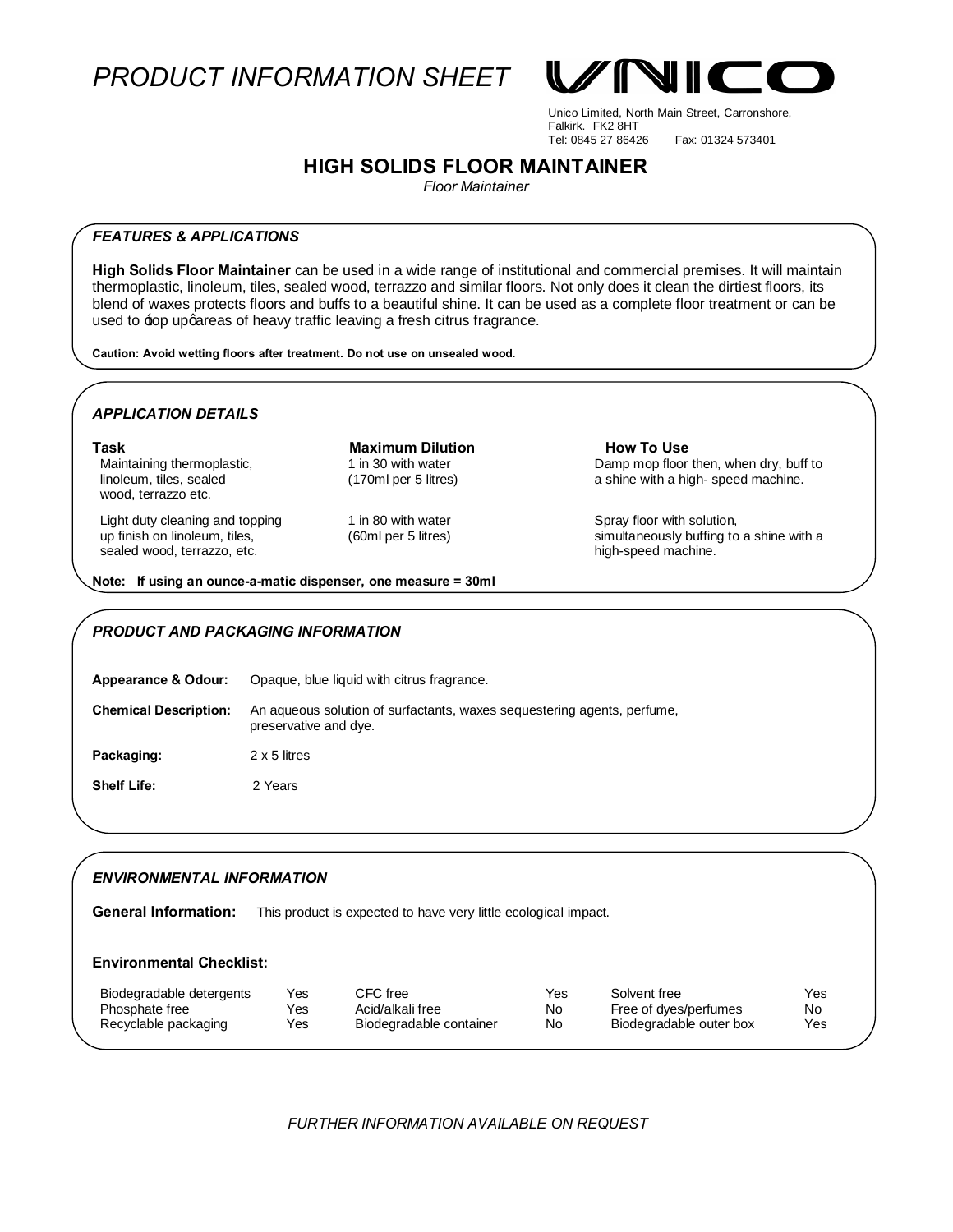# *PRODUCT SAFETY DATA SHEET*



VNI

| Alcohols, ethoxylated         |                       |                     |               | 10%                                   |
|-------------------------------|-----------------------|---------------------|---------------|---------------------------------------|
| CAS-No.: 68439-45-2           | EC No.: 230-785-7     |                     |               |                                       |
| Classification (EC 1272/2008) |                       | Chronic Aq. 3. H412 |               |                                       |
| Eye Damage 2. H318            | Skin Irritant 2. H315 | Acute Ag. 1 . H400  |               | Acute oral / skin 4 . H302/312        |
| <b>NAME</b>                   | <b>RANGE</b>          | <b>EINECS</b>       | <b>CAS No</b> | <b>Conc. Limit for Classification</b> |
| Trisodium NTA                 | $0.1 - 1%$            |                     | 5064-31-3     | 1%                                    |
| Perfume (Parfum)              | $0.1 - 1%$            | Mixed               | Mixed         | 1%                                    |
| Diethyl Ethanolamine          | $0.1 - 1\%$           | 202-845-2           | 100-37-8      | 1%                                    |
| Methylchloroisothiazolinone   | $< 0.1\%$             | 247-500-7           | 6172-55-4     | 0.1%                                  |
| Methylisothiazolinone         | $< 0.1\%$             | 220-239-6           | 2682-20-4     | 0.1%                                  |
| C.I. 61585                    | $< 0.1\%$             | 224-748-4           | 4474-24-2     | 0.1%                                  |
| C.I. 19140 Yellow 5           | $< 0.1\%$             | 217-699-5           | 1934-21-0     | 0.1%                                  |
| Limonene (Perfume Allergen)   | $< 0.1\%$             | 227-813-5           | 5989-27-5     | 0.1%                                  |
| Citral (Perfume Allergen)     | $< 0.1\%$             |                     | 5392-40-5     | 0.1%                                  |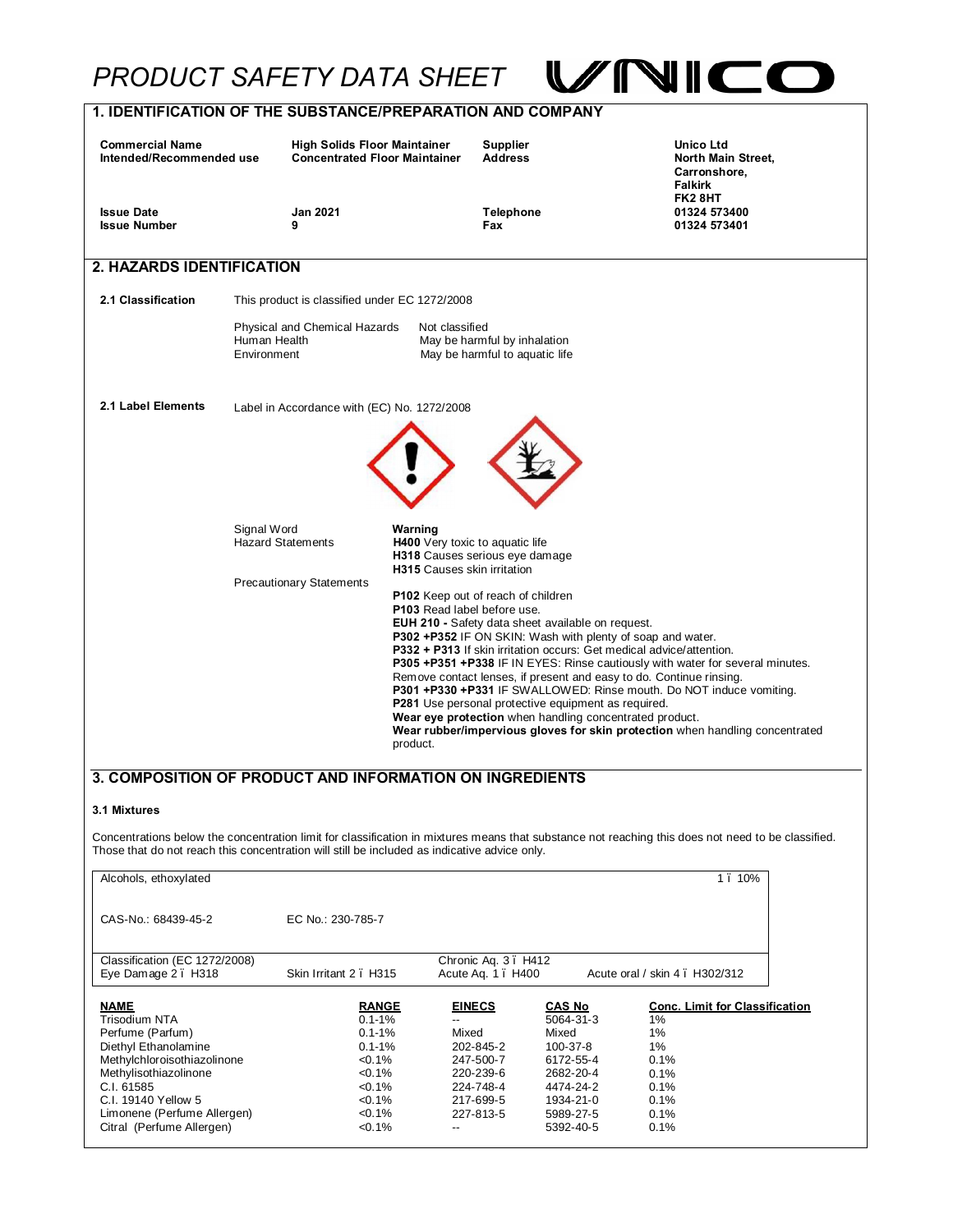# *PRODUCT SAFETY DATA SHEET*



## **4. FIRST AID MEASURES**

#### **4.1 Description of first aid measures**

| Ingestion           | Drink a glass of water to dilute product. Do not induce vomiting. Act immediately to prevent further irritation of<br>mouth, throat and stomach mucosa.          |  |  |  |  |
|---------------------|------------------------------------------------------------------------------------------------------------------------------------------------------------------|--|--|--|--|
| <b>Inhalation</b>   | No ill effects expected at concentrations used. If irritation is experienced go in open air and ventilate area.<br>Mouth<br>and throat may be rinsed with water. |  |  |  |  |
| <b>Eye Contact</b>  | Check for and remove contact lenses. Rinse thoroughly with plenty of water for several minutes.                                                                  |  |  |  |  |
| <b>Skin Contact</b> | Rinse affected area with water as instructed, if needed apply a cold compress to relieve irritation.                                                             |  |  |  |  |

#### **4.2 Most Important symptoms and effects, both acute & chronic**

Where irritation of tissue occurs, stinging and redden accompanied by some discomfort for a short period after exposure no further exposure until condition improves. No Chronic effects known at the concentrations used in the mixture

#### **4.3 Indication of any immediate medical attention and special treatment needed**

If irritation to the mouth, throat, stomach, skin, eyes or respiratory system occurs and doesnd subside within a few minutes after the first aid measures have been carried out, seek immediate medical advice and have this SDS or the product label to hand.

A cold compress can be used to alleviate skin irritation.

| <b>5. FIRE FIGHTING MEASURES</b>                                        |                                                                                                                                                                                            |
|-------------------------------------------------------------------------|--------------------------------------------------------------------------------------------------------------------------------------------------------------------------------------------|
| 5.1 Suitable extinguishing media                                        | This product is not flammable. Use fire extinguishing media appropriate for<br>surrounding area.                                                                                           |
| Unsuitable extinguishing media                                          | Not applicable.                                                                                                                                                                            |
| 5.2 Special hazards arising from the substance or mixture               | Fumes may contain poisonous oxides of carbon and nitrogen ( $CO_x$ & $NO_x$ ) if<br>affected by fire.                                                                                      |
| 5.3 Advice for firefighters                                             | Use appropriate extinguishing media for fires in the area. Firefighters should<br>wear self-contained breathing apparatus if heat generated breakdown<br>products are likely to be present |
| <b>6. ACCIDENTAL RELEASE MEASURES</b>                                   |                                                                                                                                                                                            |
| 6.1 Personal precautions, protective equipment and emergency procedures |                                                                                                                                                                                            |
| Wear protective clothing and eyeshields.                                |                                                                                                                                                                                            |
| 6.2 Environmental Precautions                                           |                                                                                                                                                                                            |

Avoid spillage into surface water drains, soil / subsoil or vegetation.

#### **6.3 Methods and material for containment and cleaning up**

Hose away with plenty of water, diluting well, unless this would contaminate a water source or vegetation. In which case either collect, dilute as earlier and pour down waste drain (foul sewer) or absorb onto dry sand or similar material and dispose of safely as commercial waste.

## **7.HANDLING AND STORAGE**

| 7.1 Handling | Take care when dispensing product from container. Avoid contact with skin and eyes. Do not mix with any other<br>chemicals. |  |  |  |  |
|--------------|-----------------------------------------------------------------------------------------------------------------------------|--|--|--|--|
| 7.2 Storage  | Store upright in original containers in a cool dry area out of the reach of children.                                       |  |  |  |  |

| 7.3 Specific end use(s) | Use only as directed by the front page of this document and the product label |
|-------------------------|-------------------------------------------------------------------------------|
|                         | 8. EXPOSURE CONTROLS/PERSONAL PROTECTION                                      |

#### **8.1 Control Parameters**

Note: No substances above 1% in the product with a listed exposure limit in EH40

| 8.2 Exposure Control<br><b>Respiratory Protection</b> | Personal protection is not normally required unless a risk assessment indicates the need for it. In which case wear a<br>facemask with a suitable particulate filter. |
|-------------------------------------------------------|-----------------------------------------------------------------------------------------------------------------------------------------------------------------------|
| <b>Skin Protection</b>                                | Personal protection is not normally required unless a risk assessment indicates the need for it . In which case wear<br>protective overalls and safety shoes/boots.   |
| <b>Eye Protection</b>                                 | Personal protection is not normally required unless a risk assessment indicates the need for it . In which case ear<br>eveshields.                                    |
| <b>Hand Protection</b>                                | For prolonged contact or sensitive skin the use of rubber gloves is recommended.                                                                                      |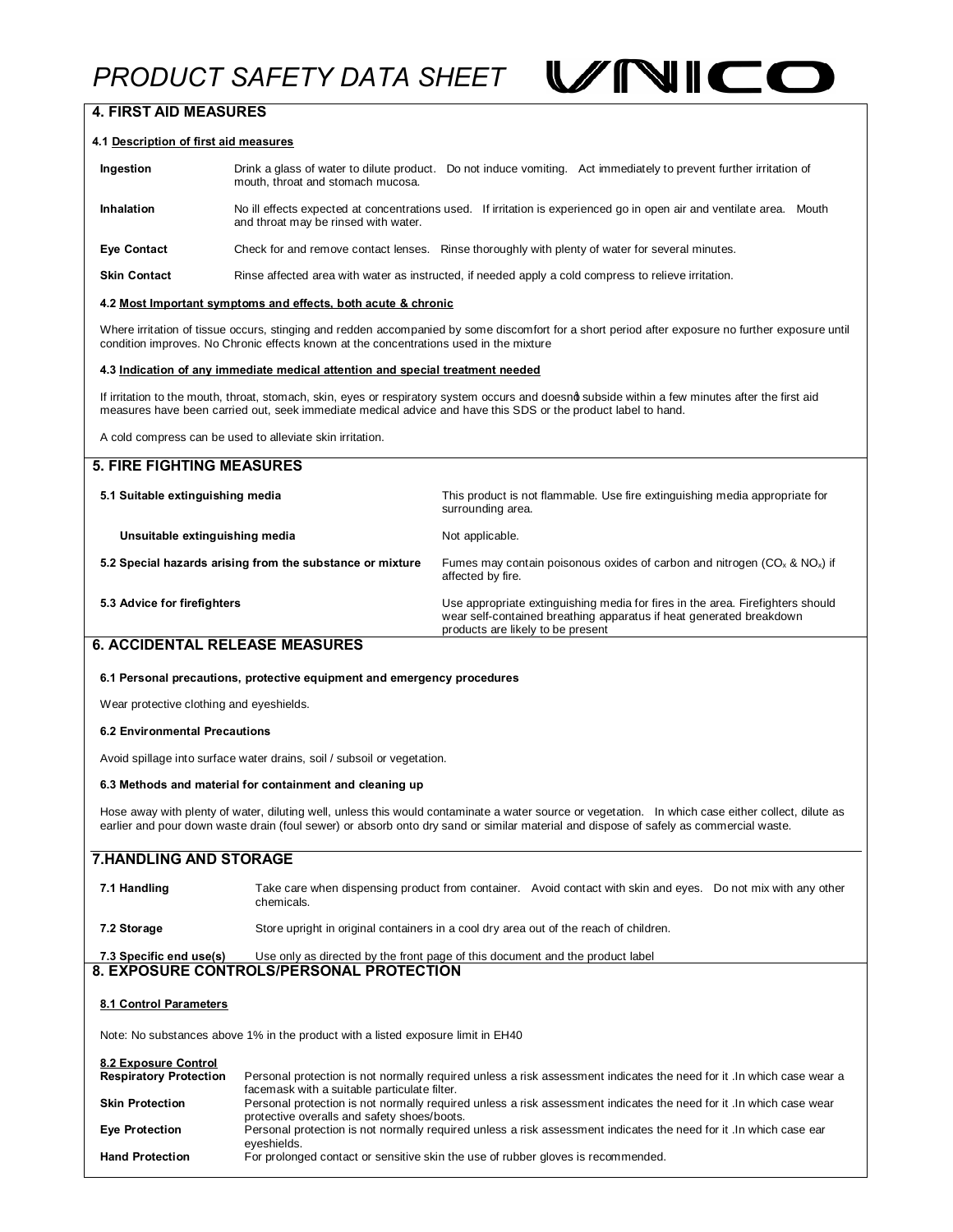# **PRODUCT SAFETY DATA SHEET WIND**



| 9. PHYSICAL AND CHEMICAL PROPERTIES                                                                                                                                                                                                                            |                           |                                                        |                       |                                            |                         |                                                                                                                |  |
|----------------------------------------------------------------------------------------------------------------------------------------------------------------------------------------------------------------------------------------------------------------|---------------------------|--------------------------------------------------------|-----------------------|--------------------------------------------|-------------------------|----------------------------------------------------------------------------------------------------------------|--|
| 9.1 Information on basic physical and chemical properties                                                                                                                                                                                                      |                           |                                                        |                       |                                            |                         |                                                                                                                |  |
| Appearance                                                                                                                                                                                                                                                     | Blue opaque liquid        |                                                        | Flash Point (ACC)     | Above 60°C                                 |                         |                                                                                                                |  |
| Odour<br>рH                                                                                                                                                                                                                                                    | Lemon<br>$10.0$ . $10.5$  |                                                        |                       | Viscosity (20C)<br><b>Water Solubility</b> | N/A<br>Soluble          |                                                                                                                |  |
|                                                                                                                                                                                                                                                                |                           |                                                        |                       |                                            |                         |                                                                                                                |  |
| 9.2 Other Information<br>None                                                                                                                                                                                                                                  |                           |                                                        |                       |                                            |                         |                                                                                                                |  |
| <b>10. STABILITY AND REACTIVITY</b>                                                                                                                                                                                                                            |                           |                                                        |                       |                                            |                         |                                                                                                                |  |
| 10.1 Reactivity                                                                                                                                                                                                                                                |                           | Not known to react with other chemicals                |                       |                                            |                         |                                                                                                                |  |
| 10.2 Chemical Stability                                                                                                                                                                                                                                        |                           | No stability concerns                                  |                       |                                            |                         |                                                                                                                |  |
| 10.3 Hazardous Reactions                                                                                                                                                                                                                                       |                           | None known                                             |                       |                                            |                         |                                                                                                                |  |
| 10.4 Conditions to Avoid                                                                                                                                                                                                                                       |                           | Extreme heat or cold                                   |                       |                                            |                         |                                                                                                                |  |
| 10.5 Incompatible Materials<br>10.6 Hazardous decomposition products                                                                                                                                                                                           |                           | None known.<br>None when handled and stored correctly. |                       |                                            |                         |                                                                                                                |  |
|                                                                                                                                                                                                                                                                |                           |                                                        |                       |                                            |                         |                                                                                                                |  |
| <b>11. TOXICOLOGICAL INFORMATION</b>                                                                                                                                                                                                                           |                           |                                                        |                       |                                            |                         |                                                                                                                |  |
| 11.1 Information on toxicological effects                                                                                                                                                                                                                      |                           |                                                        |                       |                                            |                         |                                                                                                                |  |
| We have not carried out any animal testing for this product. Any ATE figures quoted below are from Toxicity Classifications that<br>have been carried out using ATE (Acute Toxicity Estimate) Calculation Method using LD50 or ATE figures provided by the Raw |                           |                                                        |                       |                                            |                         |                                                                                                                |  |
| Material Manufacturer.                                                                                                                                                                                                                                         |                           |                                                        |                       |                                            |                         |                                                                                                                |  |
| Consideration is only given to components with greater than 1% based on the product formulation and those with a listed exposure limit in<br>Section 8.                                                                                                        |                           |                                                        |                       |                                            |                         |                                                                                                                |  |
| Acute Toxicity – Irritant to tissue and eyes.                                                                                                                                                                                                                  |                           |                                                        |                       |                                            |                         |                                                                                                                |  |
|                                                                                                                                                                                                                                                                |                           |                                                        |                       |                                            |                         |                                                                                                                |  |
| Component                                                                                                                                                                                                                                                      |                           | LD-50, Oral,<br>mg/kg                                  | LD-50, Skin<br>mg/kg  |                                            | $LC-50$<br>(Inhalation) | <b>Chronic Consideration</b>                                                                                   |  |
| Alcohol Ethoxylate                                                                                                                                                                                                                                             |                           | 1000-2000<br>(rat)                                     | 1000-2000<br>(rabbit) |                                            |                         | None known                                                                                                     |  |
| <b>Chronic Toxicity</b>                                                                                                                                                                                                                                        |                           |                                                        |                       |                                            |                         |                                                                                                                |  |
|                                                                                                                                                                                                                                                                |                           |                                                        |                       |                                            |                         |                                                                                                                |  |
| Carcinogenicity<br><b>Sensitization</b>                                                                                                                                                                                                                        | No information available. |                                                        |                       |                                            |                         | One of the low concentrations elements (Trisodium NTA) has a CARC 2 classification in its concentrated form    |  |
| <b>Mutagenic Effects</b>                                                                                                                                                                                                                                       | No information available  |                                                        |                       |                                            |                         |                                                                                                                |  |
| <b>Reproductive Effects</b>                                                                                                                                                                                                                                    | No information available. |                                                        |                       |                                            |                         |                                                                                                                |  |
| <b>Developmental Effects</b>                                                                                                                                                                                                                                   | No information available. |                                                        |                       |                                            |                         |                                                                                                                |  |
| <b>Target Organs</b>                                                                                                                                                                                                                                           | No information available  |                                                        |                       |                                            |                         |                                                                                                                |  |
| <b>Endocrine Disruptor Info.</b>                                                                                                                                                                                                                               | No information available. |                                                        |                       |                                            |                         |                                                                                                                |  |
| <b>Other Adverse Effects</b>                                                                                                                                                                                                                                   | information               |                                                        |                       |                                            |                         | The toxicological properties have not been fully investigated. See actual entry in RTECS for complete          |  |
| <b>12. ECOLOGICAL INFORMATION</b>                                                                                                                                                                                                                              |                           |                                                        |                       |                                            |                         |                                                                                                                |  |
|                                                                                                                                                                                                                                                                |                           |                                                        |                       |                                            |                         |                                                                                                                |  |
| 12.1 Toxicity                                                                                                                                                                                                                                                  |                           |                                                        |                       |                                            |                         |                                                                                                                |  |
| <b>Ecotoxicity effects</b>                                                                                                                                                                                                                                     |                           |                                                        |                       |                                            |                         |                                                                                                                |  |
|                                                                                                                                                                                                                                                                |                           |                                                        |                       |                                            |                         |                                                                                                                |  |
| Component                                                                                                                                                                                                                                                      |                           | Toxicity to Fish LC-50,<br>mg/l                        |                       | Exposure<br>Time,                          |                         | Comments                                                                                                       |  |
|                                                                                                                                                                                                                                                                |                           |                                                        |                       | <b>Hrs</b>                                 |                         |                                                                                                                |  |
| Alcohol Ethoxylate                                                                                                                                                                                                                                             |                           | 8.5                                                    |                       | 96                                         |                         |                                                                                                                |  |
|                                                                                                                                                                                                                                                                |                           | (Pimephales promelas)                                  |                       |                                            |                         |                                                                                                                |  |
|                                                                                                                                                                                                                                                                |                           |                                                        |                       |                                            |                         |                                                                                                                |  |
| 12.3 Bioaccumulation Potential                                                                                                                                                                                                                                 |                           |                                                        |                       |                                            |                         |                                                                                                                |  |
|                                                                                                                                                                                                                                                                |                           | effects in the environment.                            |                       |                                            |                         | With the current information available, when used for its intended purpose this product will not cause adverse |  |
| 12.4 Mobility in soil                                                                                                                                                                                                                                          | No information available  |                                                        |                       |                                            |                         |                                                                                                                |  |
| 12.5 Aquatic Toxicity                                                                                                                                                                                                                                          |                           |                                                        |                       |                                            |                         | With the current information available, this is judged to be low at the dilutions that exist.                  |  |
| 12.6 Other adverse effects                                                                                                                                                                                                                                     | No information available  |                                                        |                       |                                            |                         |                                                                                                                |  |
| <b>13. DISPOSAL CONSIDERATIONS</b>                                                                                                                                                                                                                             |                           |                                                        |                       |                                            |                         |                                                                                                                |  |
| 13.1. Waste treatment methods                                                                                                                                                                                                                                  |                           |                                                        |                       |                                            |                         |                                                                                                                |  |

Discharge used working solutions to drain is acceptable in small amounts due to the dilution of running water. Small amounts (less than 1 Litre)